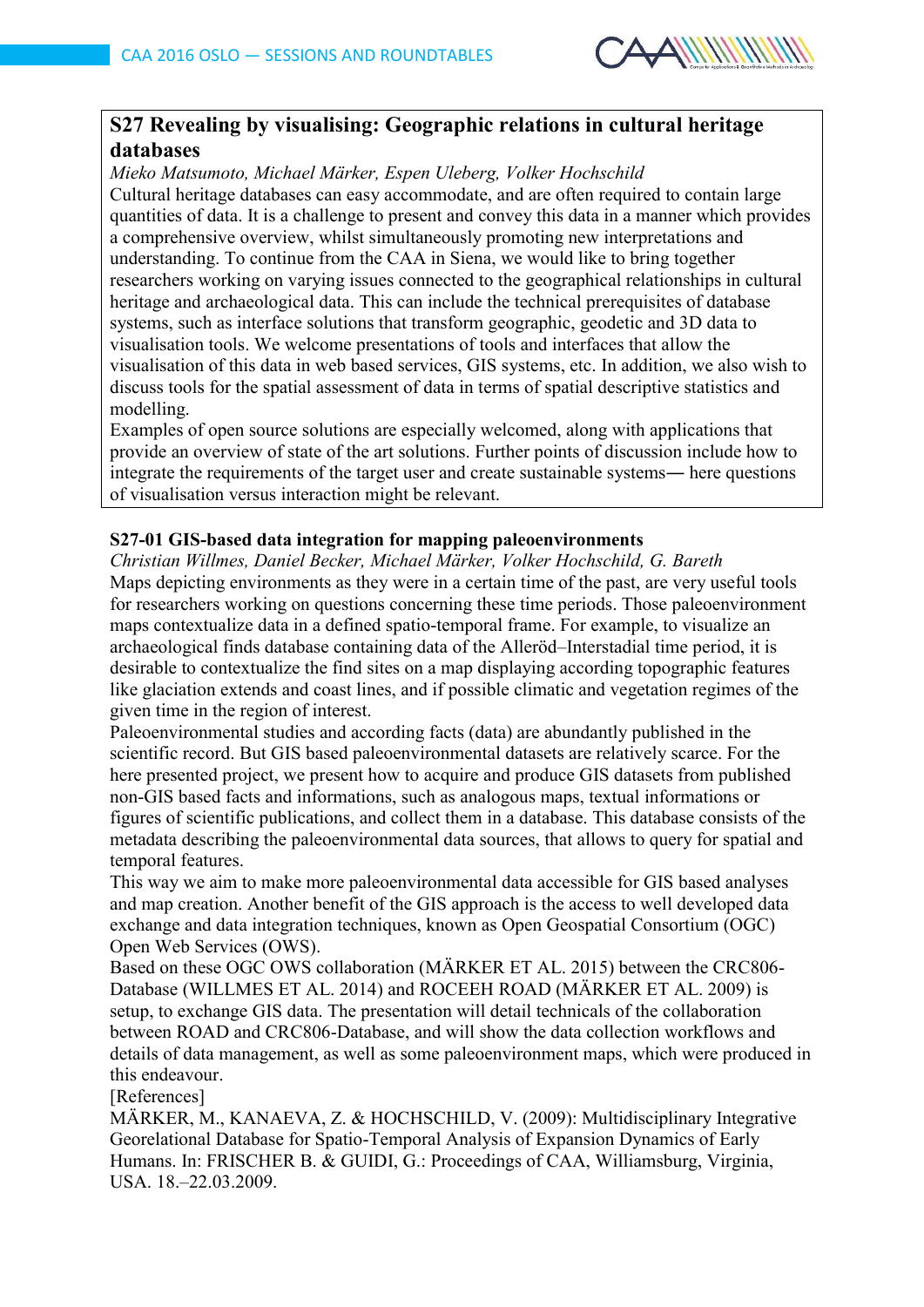

MÄRKER, M., WILLMES, C., HOCHSCHILD, V., BARETH, G. (2015): How to exchange data between DB Systems on Early Humans. A case study based on the SFB 806 DB and the ROCEEH ROAD system. CRC806-Database, University of Cologne, DOI: 10.5880/SFB806.11

WILLMES, C., KÜRNER, D. AND BARETH, G. (2014), Building Research Data Management Infrastructure using Open Source Software. Transactions in GIS, 18: 496–509. doi: 10.1111/tgis.12060.

# **S27-02 Endangered archaeology in the Middle East and North Africa: The development of a spatial database**

#### *Richard Jennings*

Archaeological sites across the Middle East and North Africa are under ever increasing risk from a range of threats such as growing population sizes, increased agricultural production, urban development, warfare and looting. The Endangered Archaeology in the Middle East and North Africa project (Eamena), which is based at the University of Oxford and the University of Leicester and is supported by the Arcadia Fund, is in the process of recording endangered sites, many of them unrecorded, from across this region using satellite imagery and aerial photography. The project collaborates with cultural heritage institutions in different countries as well as scientific researchers and all people with a strong interest in the preservation of its rich archaeological heritage.

In this presentation we discuss the development of the spatial database, which underpins the aims and objectives of the project. It is built using the Arches cultural heritage management system, a freely customisable open source software package that complies with to international recording standards. A number of key stages formed part of the database development, including setting out what types of data to record, what terms would make up the semantic vocabularies, ensuring that the structure conformed to CiDOC CRM standards, uploading of legacy datasets and the integration of satellite imagery. The aim is to produce a database that will be publically accessible and is designed to be used by a network of well trained staff in the region, with the skills to record and manage sensitive archaeological sites and landscapes, to ensure that the cultural heritage will be managed in the future.

# **S27-03 Management of raster data and their dynamic visualization within the ROCEEH─ROAD System**

### *Michael Märker, Volker Hochschild*

In the recent past data base systems providing information on early humans and their environment are becoming more and more important and increase rapidly in number. The main aim of the Heidelberg Academy of Sciences and Humanities project entitled "The role of culture in early human expansions (ROCEEH)" is to assess the spreading "out of Africa" in a spatial, cultural and biological context. Implicitly we suppose as working hypothesis that the influence of changing environmental conditions decreased as the importance of cultural and technological innovations grew. The ROCEEH project deals with a variety of variables and formats from geology, geomorphology, palaeontology and archaeology in vector, raster as well as text formats. To achieve the general objectives a georelational spatial information system was developed and implemented. The system is called "The ROCEEH Out of Africa Database (ROAD)". In this paper we focus especially on raster data and their dynamic visualization in order to assess landscape evolution. The ROAD georelational database was designed as flexible as possible to store manipulate and visualize geographic spatial data. Therefore open source software based on the OGC standards was implemented. Moreover, we provide several web map and web processing services based on a backbone structure with a specific raster data management. The latter allow the visualization of dynamic features in